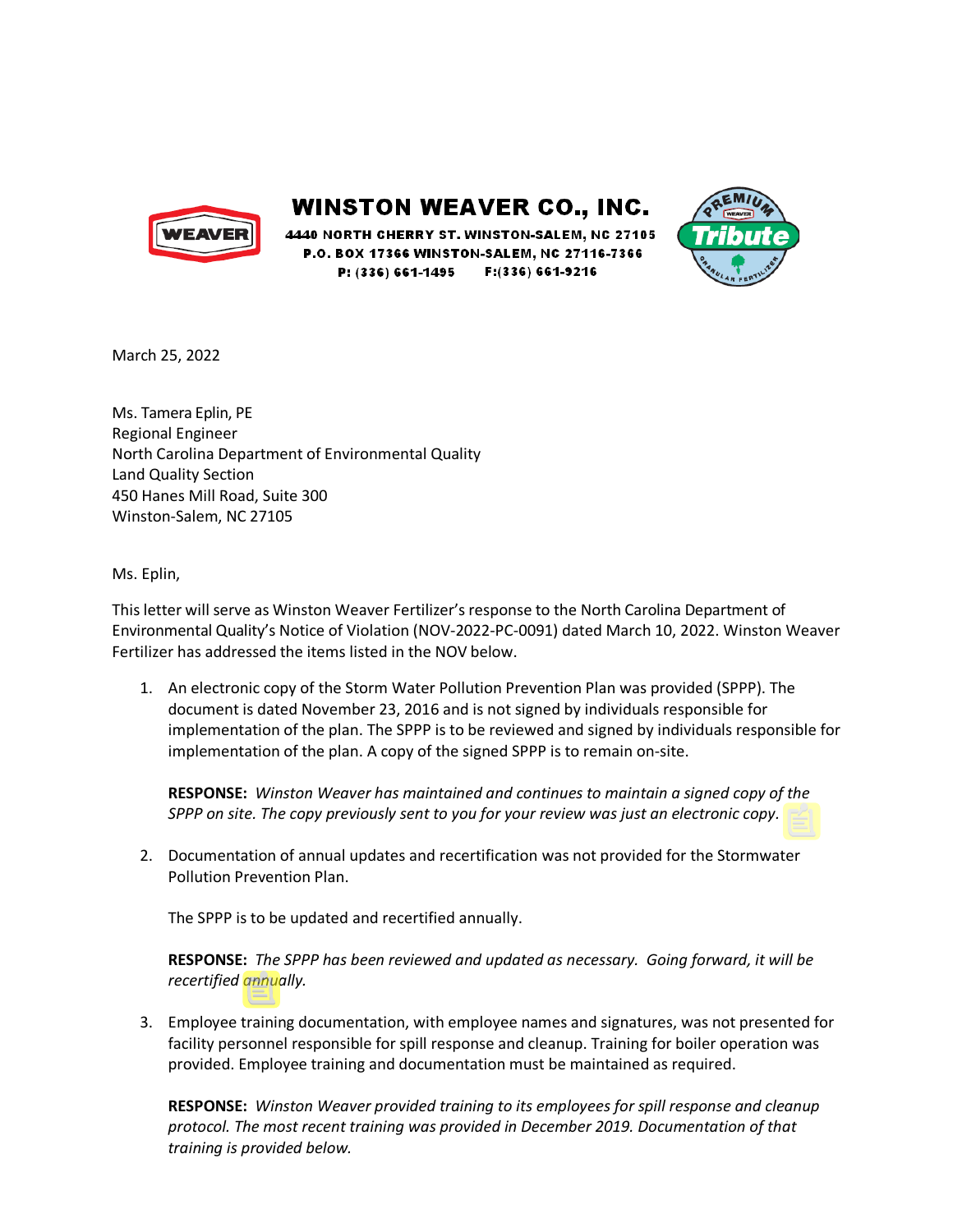|                                             |               | <b>EMPLOYEE TRAINING FORM</b>                                     |  |
|---------------------------------------------|---------------|-------------------------------------------------------------------|--|
| <b>EMPLOYEE TRAINING FORM</b>               |               | <b>STORMWATER POLLUTION</b><br><b>NAME</b><br>PREVENTION TRAINING |  |
| PREVENTION TRAINING<br>(DATE/ NO. OF HOURS) | Verngd Watson | (DATE/ NO. OF HOURS)<br>$3$ hours<br>2/17/19                      |  |
|                                             |               |                                                                   |  |
|                                             | DESMOND WEAKS |                                                                   |  |
|                                             |               |                                                                   |  |
|                                             |               |                                                                   |  |
|                                             |               |                                                                   |  |
|                                             |               |                                                                   |  |
|                                             |               |                                                                   |  |
|                                             |               |                                                                   |  |
|                                             |               |                                                                   |  |
|                                             |               |                                                                   |  |
|                                             |               |                                                                   |  |
|                                             |               |                                                                   |  |
|                                             |               |                                                                   |  |
|                                             |               |                                                                   |  |
|                                             |               |                                                                   |  |
|                                             |               |                                                                   |  |
|                                             |               |                                                                   |  |
|                                             |               |                                                                   |  |
|                                             |               |                                                                   |  |
|                                             | 12/17/19      | STORMWATER POLLUTION<br>outhey (arton<br>3hons<br>Willar Blern    |  |

4. Digital copies of Stormwater Discharge Outfall Annual Summary Data Monitoring Reports (DMRs) were provided for calendar years 2016 - 2020. The DMRs were unsigned, except for the 2020 report, which had a signature dated "2-22-19". 201 7 and 2019 listed "No flow" for the entire year. Representative samples must be taken in accordance with the requirements of this permit.

**RESPONSE:** *Winston Weaver's original, hard-copy DMRs were presumably destroyed during the fire at Winston Weaver's Cherry Street location. Because these documents were unavailable, Winston Weaver submitted documents to the DEQ that had the requested data on new Discharge Monitoring Reports. These were not dated as not to misrepresent our submittal. The one document that did have a signature had a typographical error. It should have been dated 2-22- 21.*

5. Documentation of qualitative monitoring of outfalls was not provided. Visual inspections are required twice per year during a measurable storm event, with documentation.

**RESPONSE:** *Winston Weaver does not have data related to qualitative monitoring of outfalls. In the future, Winston Weaver will conduct documented, visual inspections twice per year during a measurable storm event.*

6. Notification was not provided to this Office for the discharge of product-laden water onto Brownsboro Road and into the Winston-Salem stormwater system. The City of Winston-Salem observed this discharge on February 3, 2022.

Winston Weaver Co., Inc. is required to provide oral notice within 24 hours of becoming aware of an unanticipated bypass, in accordance with Section E. 9 of your permit. A written submission is also required to be provided within 5 days of the time the permittee becomes aware of the